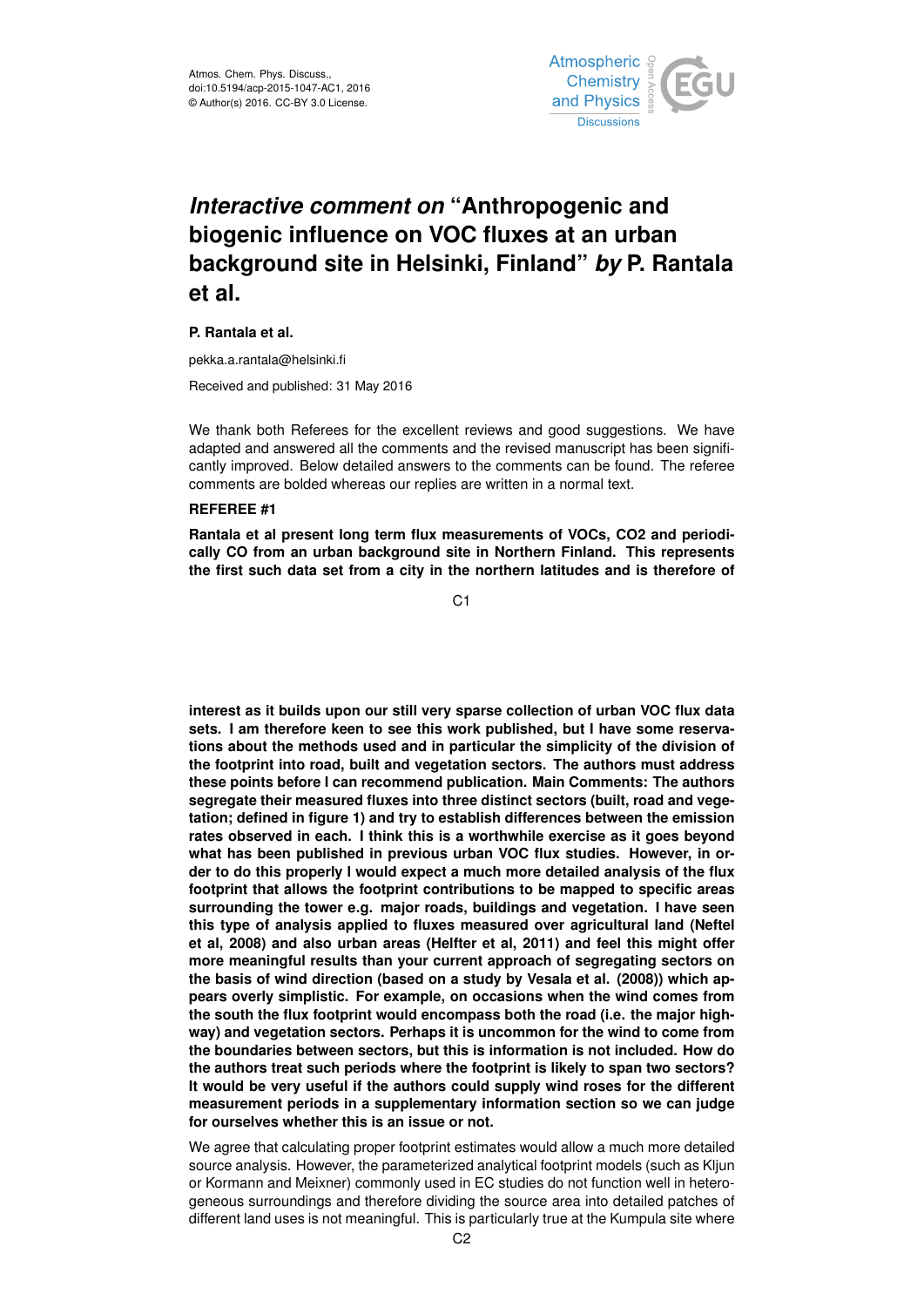calculation of flux footprints using a bit more sophisticated model in neutral conditions has shown somewhat different pattern (Vesala et al. 2008) when compared to the simple elliptic footprints commonly obtained from the analytical models. Unfortunately the problem with this model (and commonly with more complex models) is that only neutral conditions can be calculated. Nevertheless, we added the cumulative 80% footprint to the Fig. 2 calculated using the Korman and Meixner model to give some indication about the source area of the measurements.

We also think that flux footprints can be spanning over two sectors and thus we now filtered the data based on the footprint estimates. A measured flux value was defined to be, for example, from the road sector if maximum 30% of the 80% flux footprint area covered other than the road sector. Thus, periods when wind blew close to a sector border, were rejected from further analysis. The total rejection rate was around 30%. On the other hand, disregarding data decreased also statistical significance, especially in the case of the built sector. Nevertheless, we decided to do the division into different sectors based on the footprint estimated source areas to avoid the problems pointed out by Referee #1. All the Figures and Tables were changed correspondingly and text related to the method was added on P10, L24-28.

We added the median fluxes from different wind directions (20° bins) to the supplementary material.

**On page 6, line 27 the authors state "Other quality controlling, such as filtering flux data with flux detection limits or with stationarity criteria was not performed because applying these methods for the noisy DEC data would potentially bring other uncertainty sources". Could you please elaborate on this and define what you mean by "other uncertainty sources"? My interpretation is that you did not want to remove individual fluxes that fell below the limit of detection because your averaged fluxes would then be biased high. I would agree with this, but not filtering the raw data for data below the limit of detection means you subsequently need to convince us that your averaged fluxes are significantly different**

 $C3$ 

**from zero. From page 5, line 20 we already know that the average of the data sets between calibrations are significant, but the same assurance is needed when you average the data for your various analyses e.g. by time of day. For example, in figure 3 (m/z 42), the red and blue traces do not look significantly different from zero to me. I would recommend calculating an averaged limit of detection (which others have done, see Valach et al. 2015) for each of your analyses so we know for sure. This does not necessarily need to be added to the plots in the main manuscript but should certainly be shown in the SI.**

We mean that removing flux values based on, for example, detection limits, can easily bias average values so the interpretation of the Referee #1 is correct. In our opinion, somewhat noisy DEC data should be filtered using only independent data, such as friction velocities. We would not like to do any filtering based on the DEC data itself because we are not sure if this can create systematic error sources. Only exception is that measurement periods with lot of spikes were of course disregarded from further analysis. This was clarified in the revised manuscript.

We agree with the referee that acetonitrile flux does not differ statistically significantly from zero except from the built sector. This is also mention in the original manuscript (page 12, line 7–8; page 14, line 1). Furthermore, we admit that detection limits would be very useful information for the reader, thus we added mean flux detection limits (LoD) to Table 4 (revised manuscript) for each season. Individual LoDs were defined to be 1.96  $\times \sigma_{ccf}$ , where  $\sigma_{ccf}$  is the standard deviation of the cross covariance function tails (see Taipale et al. 2010). The mean  $\overline{\text{LOD}}$  was then calculated using a formula  $\overline{\text{LOD}} = 1/N \sum \text{LOD}^2$  as discussed in Valach et al. (2015). Single flux values were of course under detection limits more often but the average fluxes were not.

**The method used to calculate time-lags is clearly critical to determining the flux. A recent publication by Langford et al. (2015) demonstrated that significant bias (both positive and negative) can be introduced to noisy eddy covariance data when methods are used that search for a maximum in a cross-covariance func-**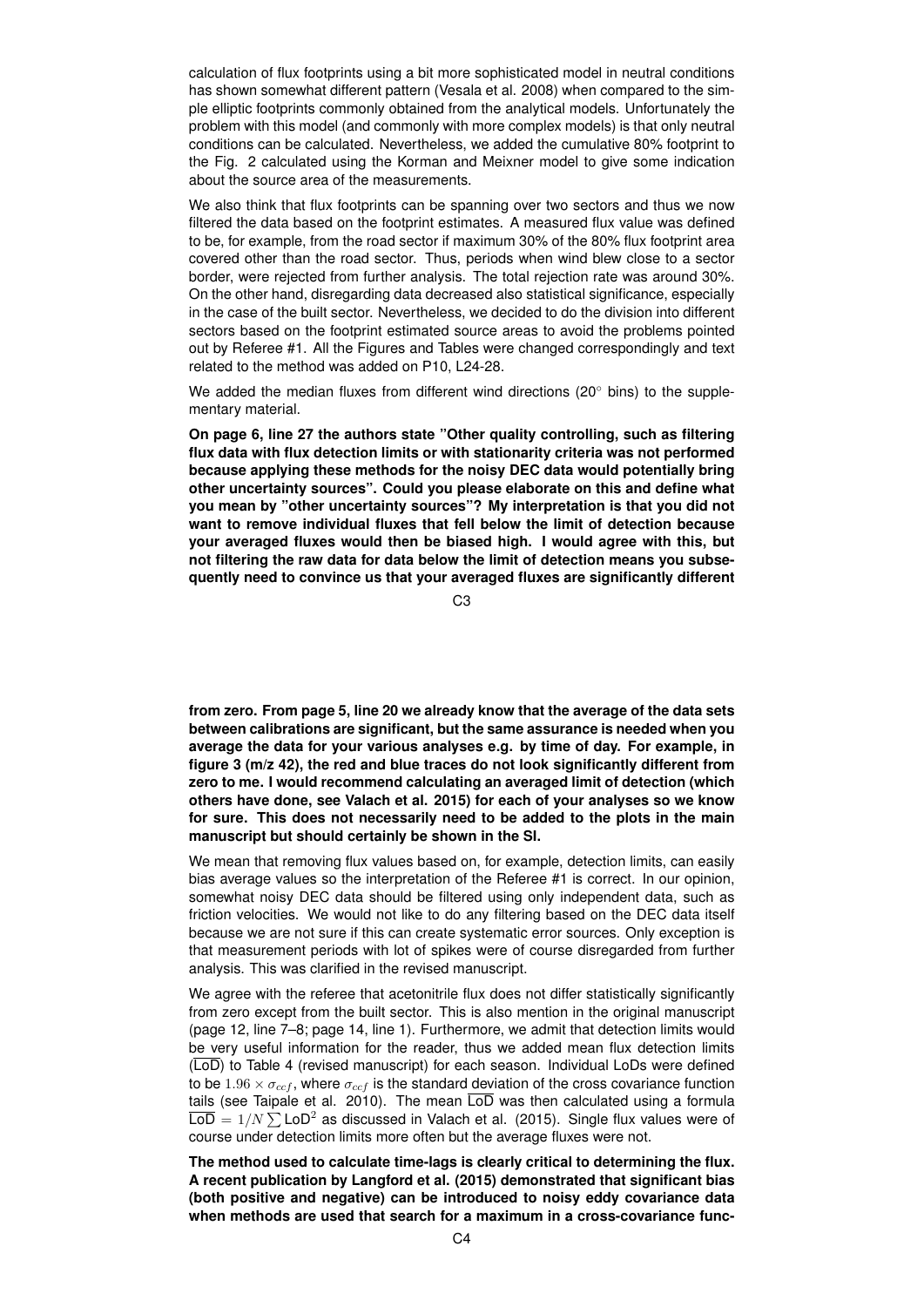**tion. They also suggest that the problem is exacerbated at high measurement points and when sampling through long inlet lines and especially for disjunct data which has poorer statistics and hence a higher random error. Your data set would appear to fit into this higher risk category and therefore I think it is important for you to demonstrate that your data are not affected by this bias. I appreciate that you suggest the potential bias is minimised through the use of a relatively small lag-time window and the use of the smoothed cross-covariance but depending on the signal-to-noise ratio of your data a significant bias could remain. This is important to know since you state in at least two sections that some of your fluxes were very close to the detection limit (Page 10, line 6 and Page 11, line 11). Given the length of your data set, recalculating the fluxes using a prescribed lag time is perhaps unrealistic, but it would certainly be interesting to see how the different time-lag methods compare over a shorter period of a few weeks and to see the flux distributions in the supplementary information. Such an analysis would give us further confidence in the fluxes you present. Related to this, on Page 5, line 18 please could you give more details on the method of smoothing you applied? Was this a running mean? How many data points were used for the average?**

Yes, determining the lag-times properly is one of the most important tasks in flux calculations. In our case, the cross covariance functions were usually quite noisy due to low fluxes and limited amount of data points for each 45-min-period. Thus, single flux values were usually close to a detection limit or below it. As the Referee mentions, this behaviour may lead to a strong bias if the maximum method with a wide time-time window is used for searching the lag-times.

However, we tried to minimize this behaviour by determining first a mean lag-time for each compound, and then seeking the individual lag-times using a short  $\pm 2.5$  s lagtime window and smoothed cross covariance functions. On the other hand, according to Taipale et al. (2010), a constant lag time should be avoided as well because then

 $C<sub>5</sub>$ 

fluxes are then easily underestimated. Langford et al. (2015) mentions that the problem can be partly avoided by controlling the flow rate, heating the inlet line and recording wind and concentration data to a same computer. However, our flow rate was not controlled via a mass flow controller and the data was also recorded to two computers. Thus, small variations in lag-times can be expected and using a constant lag-time would probably underestimate the fluxes. On the other hand, we did not want use wider lag-time window because then the mirroring effect would become more visible.

We added to the supplementary material the flux distributions for each compound. The distributions were calculated using a constant (mean) lag-time, and using a lag-time window of  $\pm 2.5$  s around the mean (this study). The period was May 21 – June 4 2013. The distributions were quite equal for many compounds. The average fluxes with a constant lag-time were typically lower (up to 30%) but we think that this is caused by the fact the actual lag-time does not stay totally constant. Of course, random variation affects also the results as only 147 data points were used in the study. After that said, we admit that when dealing with fluxes close to the detection limit, values can be somewhat biased. We added more discussion about the topic to the revised manuscript (Section 2.2.1).

The smoothing applied in the study was based on a running mean with an averaging window of  $\pm$  2.4 s, i.e. 49 data points. We added this information to the text (Section 2.2.1).

**The method section 2.2 seems a little muddled and could do with restructuring and there is some important information missing. You start by introducing the DEC equation, but then immediately follow up with a discussion of high frequency loss corrections. It would make more sense to me for you to follow the equation with an outline of your flux calculation procedure. For example, you should mention at this point what the length of the averaging period was, what the typical value of n was, what the duty cycle length was, what the typical timelag was and how you calculated it etc. Once you have fully outlined how you**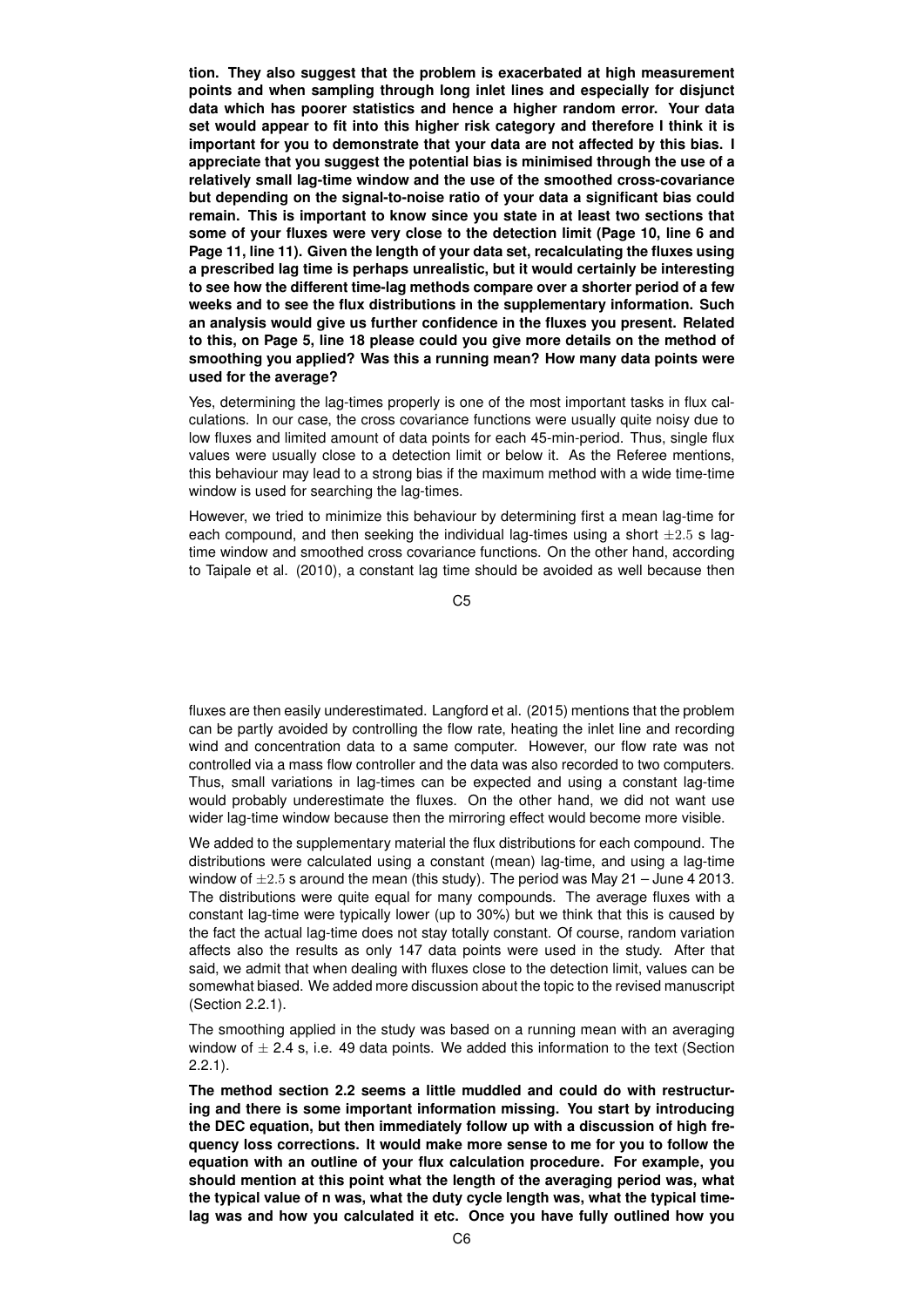**calculated the fluxes you can then start your discussion of the flux corrections and QA/QC procedures you applied. Most of this information is there, it's just a case of restructuring in a more logical order.**

We thank for the suggestion and re-organized Section 2.2.1. First, we present the DEC equation and the measurements with the PTR-MS. However, basic details about the measurements are already discussed in Section 2.1.1. High frequency corrections and potential flux uncertainties are discussed at the end of the section.

**Page 10, line 21. The emission potentials are not shown in figure 10. Figure 10 shows the regression between measured and modelled isoprene/furan fluxes from which the emission potential can be derived. In the text you need to make it more clear how you derived the emission potentials from figure 10, unless you are familiar with this type of analysis it is not obvious. In deriving the emission potentials did you set the intercept to equal zero? This information should be included. I like the fact you have calculated isoprene emission potentials for urban vegetation, but in their current format I don't think they are particularly useful. Strictly speaking the G93 algorithm is used for leaf-level emission potentials on a mass per gram of dry leaf basis. While it can be used to derive area based emission potentials as you have done, the values are not likely to be compatible with the more recent BVOC emission models such as MEGAN that use area based emission factors, in part because these newer algorithms use a different set of standard conditions. In order to maximize the usefulness of these results I would suggest also converting your area based emission potentials to leaf-level potentials (ng g-1 s-1) by first estimating the foliar density for your flux footprint. Estimating the foliar density will of course introduce additional uncertainty and this should be factored in to your presented emission potentials. These values could then be compared to the standard urban isoprene emission potentials used in Guenther et al., (1995) and to those derived for other European cities (Valach et al. 2015).**

C<sub>7</sub>

The emission potentials were calculated using the G93 algorithm, i.e. the parameter  $E_0$ was fitted to the data. Intercept was defined to be zero. Of course, other than biogenic isoprene emissions contributed also to the flux at m/z 69. However, these emissions were estimated to minor compared with the biogenic ones, thus, no intercept etc. was allowed when the emission potentials were determined. We clarified this in the text (Section 3.2.2).

We agree that the emission potentials are not very useful from the modelling point of view as the vegetation coverage is heterogeneous. However, our purpose was to show that the flux at m/z 69 consists mostly of biogenic isoprene as the results agree well with the G93 algorithm. In addition, we wanted to point out that the (normalized) isoprene emissions are quite uniform from all wind directions. Indeed, the results would be more useful is they were scaled to leaf-level. In this approach, they could be also compared with other urban studies. Unfortunately, we think that estimating the dry leaf masses would be very inaccurate because tree species diversity around the site is large, partly due to the University botanical garden. Therefore, we would avoid to do such analysis. We also think that more complicated MEGAN algorithm would bring no benefit for our purposes.

As a conclusion, we left Fig. 12 in the revised manuscript but removed the wind direction separation as Referee #2 suggested. The zero lines were also added. However, we removed the Table 5 and also discussed in the text that the emission potentials cannot be compared with the other studies due to the problems pointed out by the Referee #1 (Section 3.2.2).

## **Minor Corrections**

**In the main text you discuss the fluxes and concentrations using the specific names of the compounds measured, whereas you refer to the measured m/z ratio in your figures. As you have spent time in Section 2.2.2 identifying the m/z ratios I would suggest harmonising the figures with the text and using the**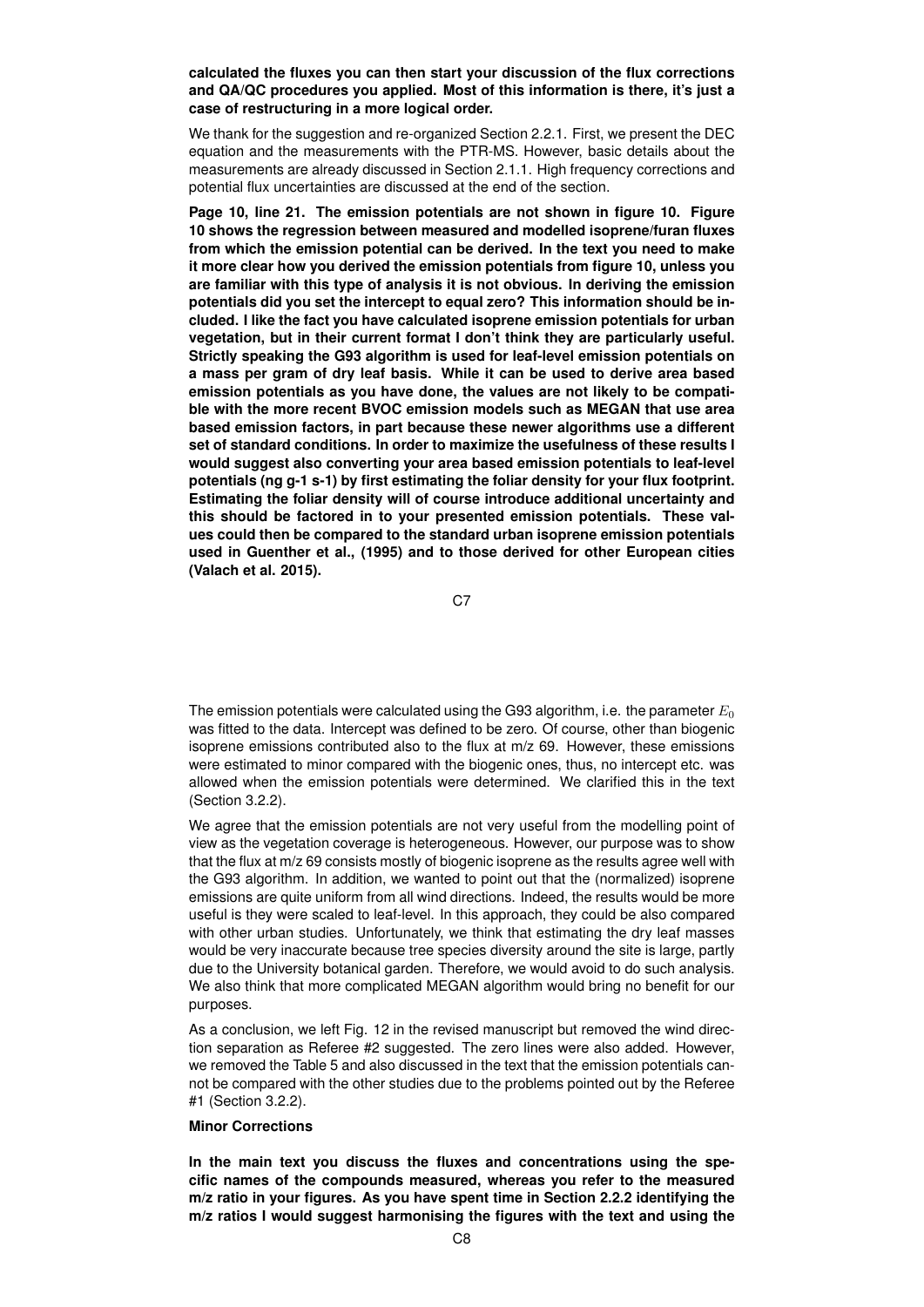#### **compound(s) names.**

We agree with this. In the revised manuscript, compound names are used in all figures instead of mass-to-charge ratios. We used the actual names also in Tables 3–4 in the revised manuscript. However, naming in Table A1 was not changed because otherwise the table would have become too large.

**Please can you clarify why you separate your data into Jun-Aug and Sep-May? While this isolates the warmest summer months, autumn, spring and winter are all wrapped together. With such an extensive set of measurements could you not have looked at the variation of VOC and CO2 fluxes at a much finer temporal resolution (e.g. monthly... or at least by season) and compared with monthly variations in traffic and temperature? This would be very interesting as none of the previous urban VOC flux work published have shown monthly variations across a full year.**

The separation was done because we wanted to see if the warmest season differs from other months. Traffic rates were also lowest during summer while they stayed otherwise quite constant. We agree the conditions vary a lot between September and May, thus the separation was not perfect from that point of view. We decided to present the seasonal cycles in the revised manuscript because the flux data coverage was not good enough to present data in monthly basis. The results and discussion was changed accordingly. See also response for the Referee #2.

**Page 2, line 4: suggest you change to "...have generally major effects on the chemistry of the atmosphere"**

Changed.

**Page 2, line 9: change to: "...conducted in the UK where winters are relatively mild."**

Changed.

C9

**Page 2, line 13: please add the reference to which you are referring to.**

We added the reference (Langford et al., 2010). In addition to that, Harrison et al. (2012) studied also relationships between CO and VOCs, thus, that reference was also included to the introduction.

**Page 2, line 21. The climate zone descriptions given in Stewart and Oke are very brief so I would suggest adding a line to describe the characteristics of climate zone 6 so the reader doesn't have to look it up.**

The site is classified as local climate zone, which corresponds to "open low-rise" (see Stewart and Oke, 2012) with detached buildings and scattered trees and abundant vegetation. We described the climate zone better in the revised manuscript (Section 2.1).

**Page 3, line 2, change "blew" to "was"**

Fixed.

**Page 3, line 8, please change to "For the rest of the time..."**

Changed.

**Page 3 line 14. Please add somewhere to this paragraph the Reynold's number for the two flow regimes used**

We added the Reynolds numbers to the paragraph.

**Page 3, line 22. Please add the** ± **uncertainty of the Apel-Reimer gas standard used for calibration**

The uncertainty of the standard gas  $(\pm 5\%)$  was added to the text.

**Page 5, line 22. Please can you define what you mean by "...its flux values were defined to be insignificant". Does this mean the data were set to zero or rejected? If it was the latter did you use gap-filling?**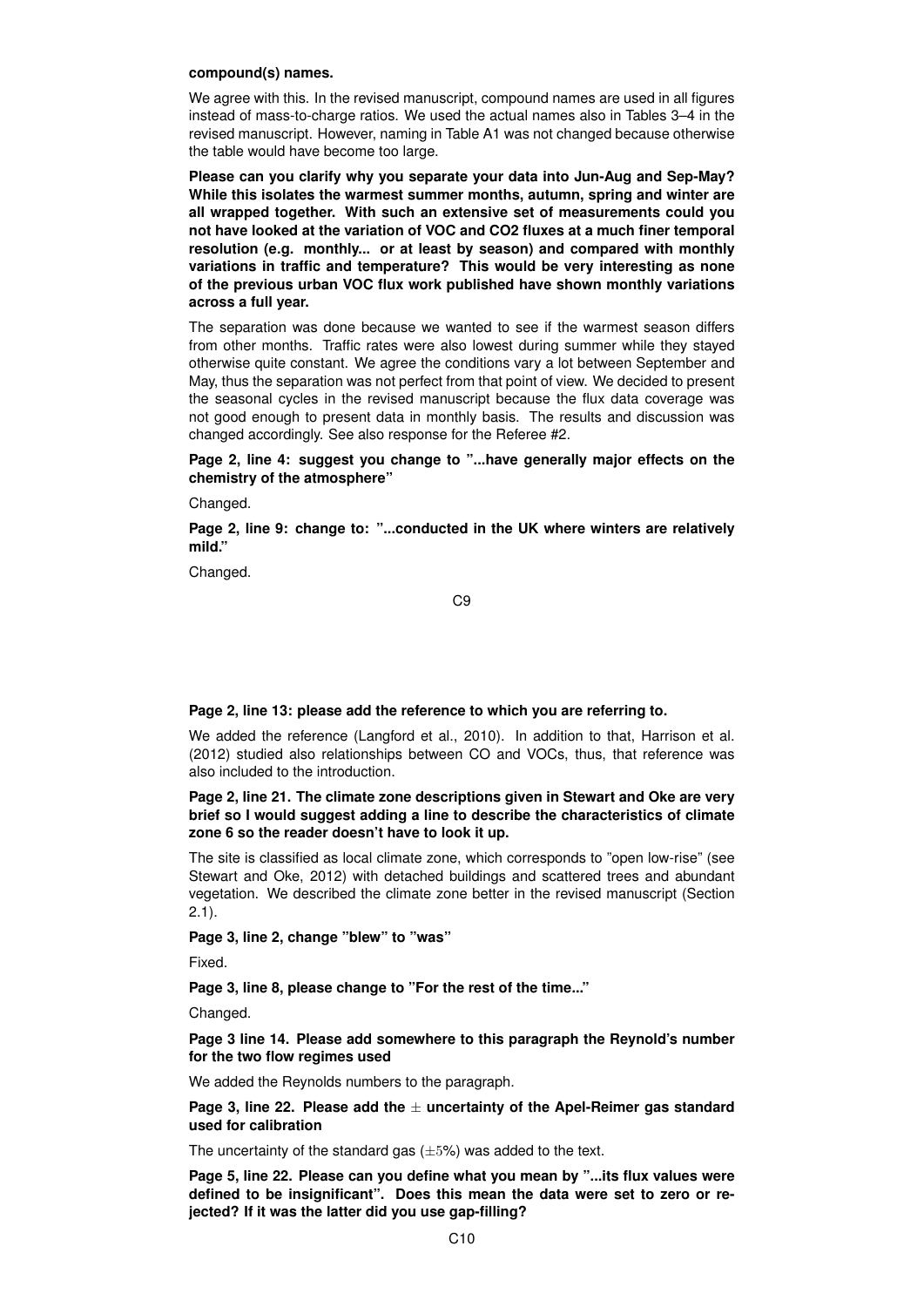We tried to say that those mass-to-charge ratios with no significant peak values at all were rejected from the further study. This concerns mass-to-charge ratios 31, 89 and 103. We clarified this in the text.

Generally, no gap-filling was used because the procedure would be very complicated above the heterogeneous terrain with multiple sources.

## **Page 6, line 17. Can you infer the low frequency flux losses from the co-spectral analysis applied to your CO2 fluxes?**

The corrections were  $<$  3% and we mentioned this in the text.

# **Page 9, line 23. The measured CO/CO2 flux ratios could be further compared to those measured above London by Harrison et al. (2012).**

We thank for the reference. Harrison et al. (2012) found a CO/CO2-ratio of 0.32–0.55% whereas in our study the ratio was 0.34%. We added this comparison to the text.

**Page 13, line 9. The monoterpene fluxes in figure 3 don't look any more or less scattered then any of your other diurnal cycles. Please rephrase this sentence to better reflect the data shown or remove.**

We agree with this statement and removed the sentence from the text.

**Page 13, line 20. I think it's worth adding a line here to make it clear that you are using the intercept as a measure of the non-traffic related emissions.**

We clarified the section to point out that the intercept was used as a measure of the non-traffic related emissions.

#### **Page 13, line 26. Again, please be clear about how you arrived at this estimate.**

We admit that the procedure was not well described. The estimate was rough and was based on the intercepts of the linear fits between the OVOC fluxes and the traffic rates. The intercepts were compared with the measured average fluxes. Considering

 $C<sub>11</sub>$ 

relatively high uncertainty estimates, we concluded that the emissions from traffic and other anthropogenic sources were around the same.

However, we improved the source identification as was asked by Referee #2, and the procedure is currently better explained in the revised manuscript. We also tried to give more accurate value with uncertainty estimates. We concluded that the traffic can explain  $65 \pm 25$ % of the measured OVOC flux at the site (Table 6).

## **Page 13, line 34. Please change to "Nevertheless, the contribution from nonbiogenic isoprene+furan emissions...."**

Changed.

**Page 14, line 29. I would presume the ambient temperature also has a large effect on VOC emission rates? Was the ambient temperature higher in Mexico compared to London and might this have resulted in larger evaporative emissions? If so, I wonder if temperature can be incorporated into figure 11 in some way or mentioned in your discussion.**

We agree with this statement. The average temperature was around 13<sup>°</sup>C (12.2<sup>°</sup>C at the 95 m tall tower) in London during the campaign whereas in Mexico city, the ambient temperature was somewhat higher, variating diurnally between 10 and 25℃ (Fast et al., 2007). For example evaporative solvent emissions might increase as a function of the ambient temperature. We added discussion about the topic to the text (Section 3.3).

**Page 29: Figure 1, please add the zero line for temperature.**

The zero line was added for temperature.

**Page 31: Figure 3 please add the y axis zero line to each plot**

The zero lines were added to each plot.

**Page 33: Figure 5. I would recommend changing the blue circles to open circles.**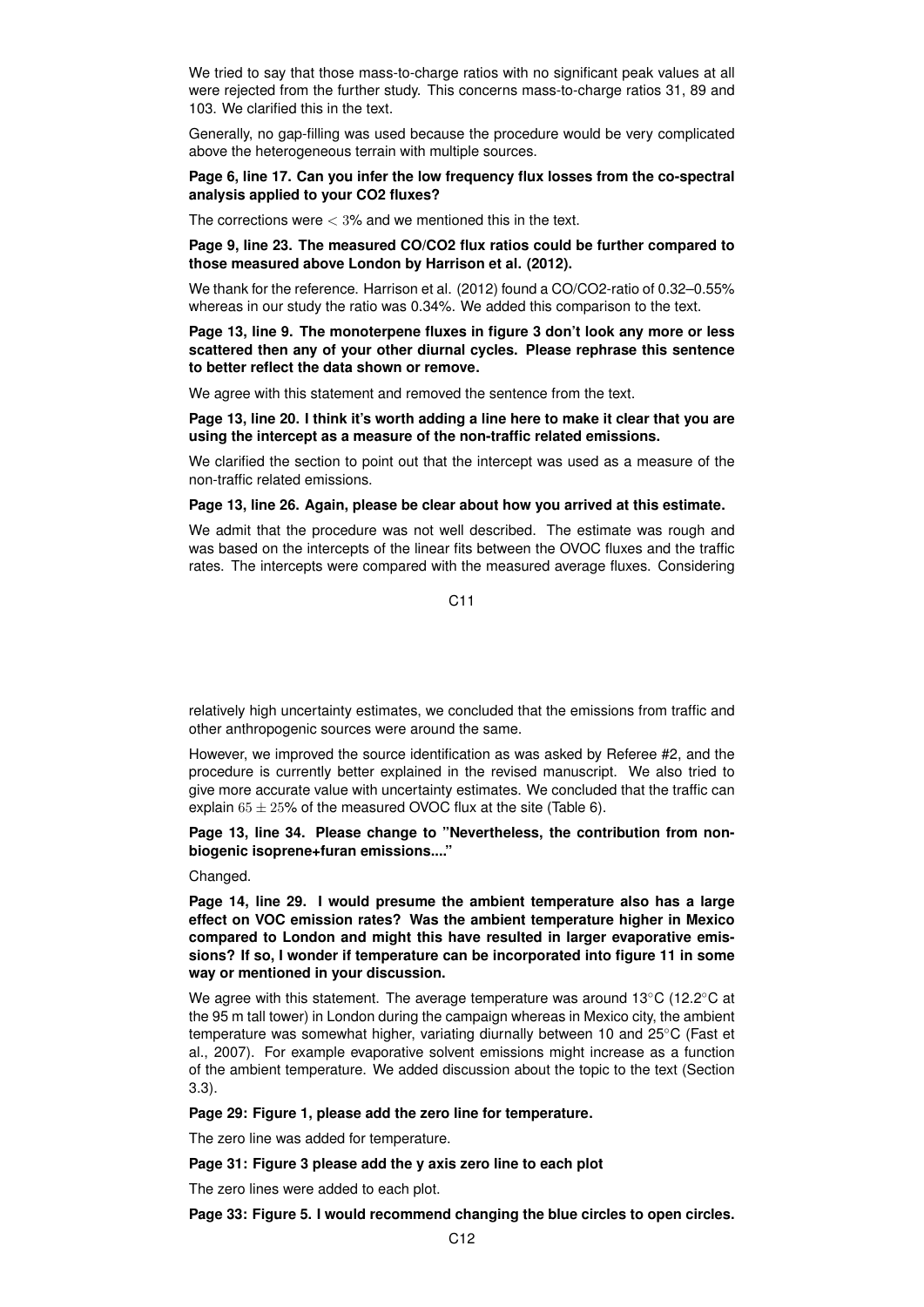**I would also expect to see error bars and a zero line shown on the y axis.**

The blue circles were changed to open circles as suggested. Error bars and a zero line were also added. See also the response for Referee #1.

**Page 34: Figure 6. I was interested to see that the CO fluxes are zero at night time but the CO2 flux is still showing emission. Can you provide some comment on this? Secondly, could you also provide some further comment as to why the two peaks in CO flux do not correspond temporally with the peaks in CO2 and traffic counts? It would be interesting to see how the ratio of the two change throughout the day. In addition please add the zero lines to the CO and CO2 plots.**

The non-negative nocturnal  $CO<sub>2</sub>$  fluxes origin mainly from the soil and vegetation respiration from the vegetation near the station (see Järvi et al., 2012). We mentioned this in the revised manuscript.

CO-flux is also peaking during the rush hours (see upper quartiles in Fig. 6, original manuscript) but interestingly the highest median fluxes were observed couple of hours later. As the amount of CO-flux data was quite limited, this is might be also coincidence. Some CO emissions could originate also from a residential building area behind the road. We studied the  $CO/CO<sub>2</sub>$  relations more in the revised manuscript (Section 3.2).

The zero lines were added to the CO and  $CO<sub>2</sub>$  plots.

**Page 35: Figure 7. Please add the zero lines.**

**Page 36: Figure 8. Please add the zero lines.**

**Page 38: Figure 10. Please add the zero lines.**

The zero lines were added to Figs. 7, 8 and 10 (Figs. 10–12 in the revised manuscript). References:

C13

Fast, J. D., de Foy, B., Acevedo Rosas, F., Caetano, E., Carmichael, G., Emmons, L., McKenna, D., Mena, M., Skamarock, W., Tie, X., Coulter, R. L., Barnard, J. C., Wiedinmyer, C., and Madronich, S.: A meteorological overview of the MILAGRO field campaigns, Atmospheric Chemistry and Physics, 7, 2007.

**Guenther, A., Hewitt, C. N., Erickson, D., Fall, R., Geron, C., Graedel, T., Harley, P., Klinger, L., Lerdau, M., McKay, W. A., Pierce, T., Scholes, B., Steinbrecher, R., Tallamra, R., Taylor, J., and Zimmerman, P.: A global model of natural volatile organic compound emissions, J. Geophys. Res., 100, 8873–8892, doi:10.1029/94JD02950, 1995.**

**Harrison, R. M., Dall'Osto, M., Beddows, D. C. S., Thorpe, A. J., Bloss, W. J., Allan, J. D., Coe, H., Dorsey, J. R., Gallagher, M., Martin, C., Whitehead, J., Williams, P.I., Jones, R. L., Langridge, J. M., Benton, A. K., Ball, S. M., Langford, B., Hewitt, C. N., Davison, B., Martin, D., Petersson, K. F., Henshaw, S. J., White, I. R., Shallcross, D. E., Barlow, J. F., Dunbar, T., Davies, F., Nemitz, E., Phillips, G. J., Helfter, C., Di Marco, C. F., and Smith, S.: Atmospheric chemistry and physics in the atmosphere of a developed megacity (London): an overview of the REPARTEE experiment and its conclusions, Atmos. Chem. Phys., 12, 3065- 3114, doi:10.5194/acp-12-3065-2012, 2012.**

**Helfter, C., Famulari, D., Phillips, G. J., Barlow, J. F., Wood, C. R., Grimmond, C. S.B., and Nemitz, E.: Controls of carbon dioxide concentrations and fluxes above central London, Atmos. Chem. Phys., 11, 1913–1928, doi: 10.5194/acp-11- 1913-2011, 2011**

Langford, B., Nemitz, E., House, E., Phillips, G. J., Famulari, D., Davison, B., Hopkins, J. R., Lewis, A. C., and Hewitt, C. N.: Fluxes and concentrations of volatile organic compounds above central London, UK, Atmospheric Chemistry and Physics, 10, 627– 645, 2010.

**Langford, B., Acton, W., Ammann, C., Valach, A., and Nemitz, E.: Eddy-**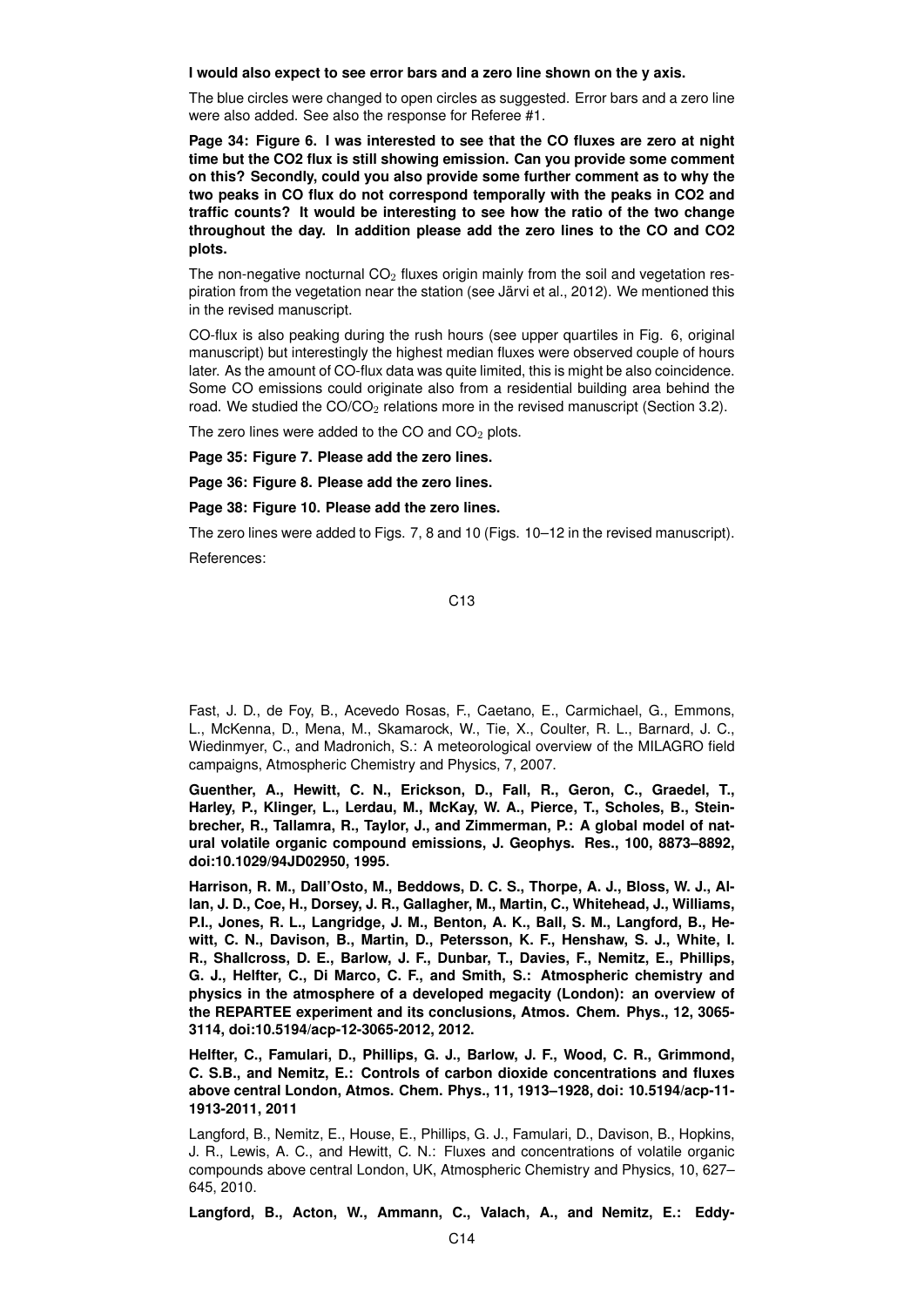**covariance data with low signal-to-noise ratio: time-lag determination, uncertainties and limit of detection, Atmos. Meas. Tech., 8, 4197-4213, doi:10.5194/amt-8- 4197-2015, 2015.**

Kormann, R., & Meixner, F. X.: An analytical footprint model for non-neutral stratification, Boundary-Layer Meteorology, 99(2), 207-224, 2001.

**Neftel, A., Spirig, C., and Ammann, C.: Application and test of a simple tool for operational footprint evaluations, Environ. Pollut., 152, 644–652, 2008.**

**Stewart, I. D. and Oke, T. R.: Local climate zones for urban temperature studies, Bulletin of the American Meteorological Society, 93, 1879-1900, 2012.**

Taipale, R., Ruuskanen, T. M., and Rinne, J.: Lag time determination in DEC measurements with PTR-MS, Atmospheric Measurement Techniques, 3, 853–862, 2010.

**Valach, A. C., Langford, B., Nemitz, E., MacKenzie, A. R., and Hewitt, C. N.: Seasonal and diurnal trends in concentrations and fluxes of volatile organic compounds in central London, Atmos. Chem. Phys., 15, 7777-7796, doi:10.5194/acp-15-7777-2015, 2015.**

**Vesala, T., Jarvi, L., Launiainen, S., Sogachev, A., Rannik, U., Mammarella, I., Siivola, E., Keronen, P., Rinne, J., Riikonen, A., and Nikinmaa, E.: Surfaceatmosphere interactions over complex urban terrain in Helsinki, Finland, Tellus B, 60, 188–199, 2008.**

C15

# **REFEREE #2**

**General Comments: This paper describes >1.5 year long-term flux measurements of VOC, CO and CO2 in the urban environment of Helsinki, Finland. As was shown in the paper and also expected for an urban environment, most VOCs have large traffic related emissions, but other anthropogenic sources are also important for some VOCs. In addition, during summer biogenic isoprene and monoterpene emissions and CO2 uptake are evident in the data. Overall VOC fluxes in the specific location of these measurements were rather small compared to other cities. Long-term flux measurements, especially in an urban area, have not been reported in the literature very often and therefore this dataset is very interesting and unique and I think a dataset like this is worth exploring and publishing, but the analysis presented here needs major improvements before it is acceptable. Major Issues: 1. The organization of the discussion section: I found this paper very hard to read, because of a constant mix of topics in the first part of the discussion. I would suggest to re-organize the chapters 3.1 and 3.2., before discussing the individual emission sources (traffic, biogenic, and others). The seasonal and diurnal cycles for all VOCs, CO and CO2 should be discussed in detail first then discuss individual sources. I would like to see an actual figure showing the annual cycle for VOC, CO and CO2 fluxes, although there might not be enough data for CO. Right now this important information is hidden in various figures and tables. For this discussion the data should not be separated into the three sectors. After describing these general trends in the fluxes, each emission source sector can be described: traffic, biogenic, and others; and for all of these CO and CO2 should be included and not be shown in a separate chapter.**

We thank for the good suggestion. We re-organized the manuscript so that first annual cycles (seasonal averages) of measured fluxes and concentrations are discussed (Section 3.1) and shown in Fig. 5 in the revised manuscript. Tables and figures were also modified accordingly. Even though the measurements were done between Jan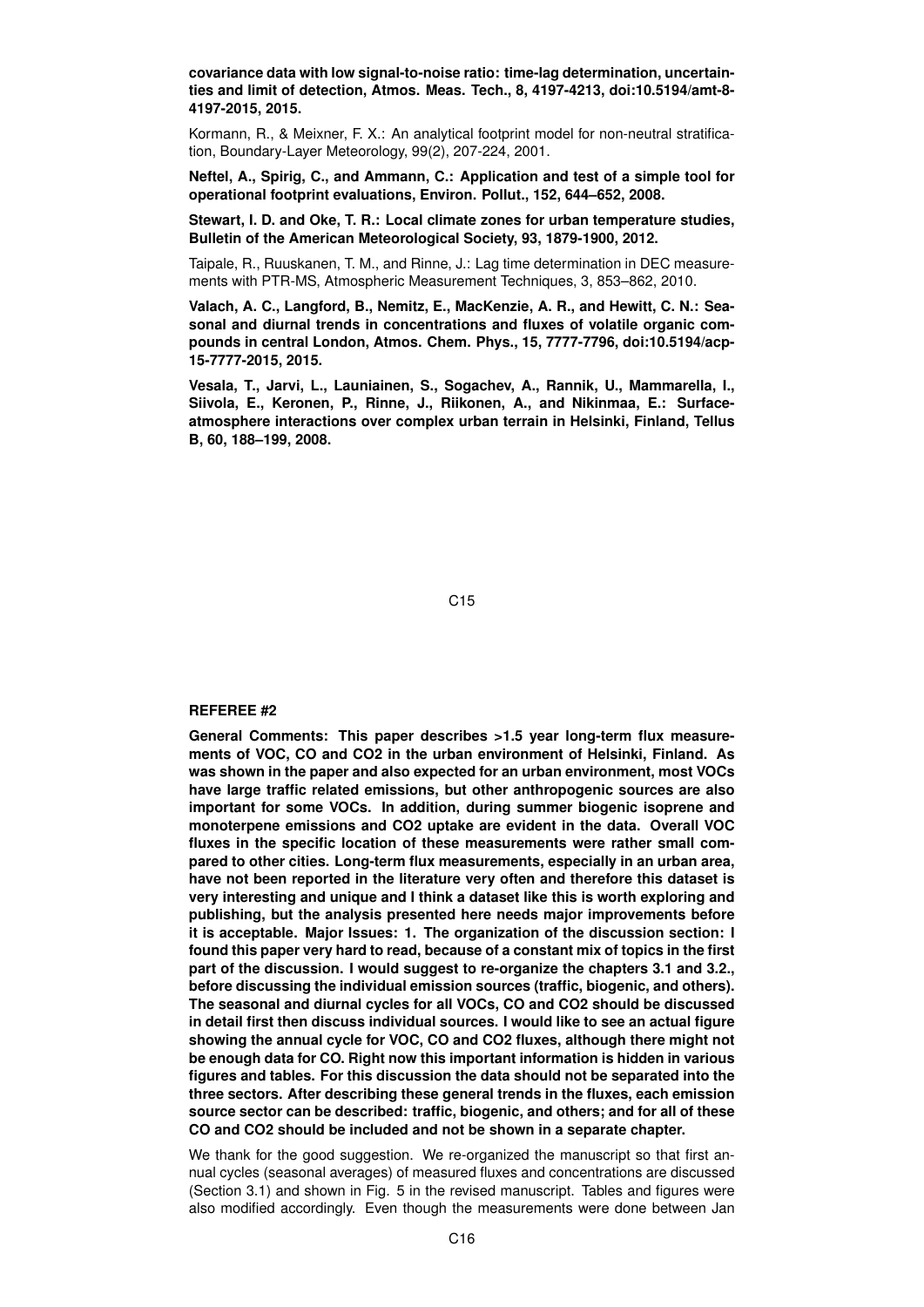2013 – Sep 2014, some months, mainly January, February and October were underrepresented in the data sets (less than 100 data points) and no good data from November and December was recorded at all. This was caused by long measurement gaps (Fig. 1 in the original manuscript). We believe that such a small amounts of data would not represent well the monthly averages, especially when taking to account the effect of the wind direction. For example, the wind did not blew from road sector almost at all in October, leading to really small fluxes of benzene, toluene and  $C<sub>2</sub>$ -benzenes. Therefore, we decided to present seasonal cycles in the revised manuscript.

Unfortunately, CO-fluxes were only measured between April and May 2014, thus no annual cycles for CO is shown. However, the average CO-fluxes are still shown in Table 5. We also added a diurnal cycle of CO concentrations to the revised manuscript (Fig. 6).

# **It would also be important to add the mixing ratios to the annual and diurnal cycles. From the paper as is, it is not possible to understand, if this is a heavily polluted location or not. I would assume that in the cold winter months, when the boundary layer is really low, mixing ratios could get rather high.**

We agree with this statement. The original manuscript contained only a basic mixing ratio statistics from the summer and the other months, but we expanded Table 3 in the revised manuscript to cover all four seasons. In addition, we added 95% quantiles which represent higher end of the measured concentrations. Furthermore, we added the diurnal median cycle for each compound and expanded discussion in Section 3.1.

However, we would like to avoid of analysing the concentrations in more detail for two reasons: First of all, the manuscript can easily become too long and its focus blurred if lot of concentration related material is added. We think that VOC concentrations are mostly driven by horizontal advection, not by the local emissions. Thus, these two components are difficult to analyse together. Secondly, the VOC concentrations (excluding alcohols) measured in Helsinki are already analysed in detail by Hellén et

C17

# al. (2003), (2006) and (2012).

We think that the pollution episodes with high mixing ratios were quite rare due to several reasons. First of all, Helsinki is rather small city and pollution emission are generally low. Secondly, the city is located by the sea, thus, totally calm situation when emissions could accumulate near the ground are somewhat uncommon. However, concentration of many compounds peaked during morning rush hour, probably as a result of traffic peak and relatively shallow boundary layer (revised manuscript, Fig. 6).

**The separation of the data into the three wind direction sectors looks like a good approach, when looking at the map and the potential emissions from those sectors, but the VOC flux data (Figure 3, 4 and 5) are actually very similar for each sector. The only substantial difference was found for CO and CO2 in Figure 6 and for the weekday/weekend plot in Figure 9, although that is mainly due to the traffic counts between weekday and weekend. The wind sector separation complicates the discussion in many places, but doesn't really add any information, so I think Figures 3, 4, 5, 9 and 10 should be simplified by using all the data. In addition, throughout the manuscript it becomes clear that even in the road sector substantial non-traffic related emissions are evident and in all three wind direction sectors multiple sources contribute to the VOC emissions. This makes a quantitative analysis and separation of sources very difficult and this should be acknowledged clearly in the manuscript.**

We agree with the referee that the differences between the sectors are not as clear as for CO and  $CO<sub>2</sub>$ . However, the sector separation has been used in former flux publications at the site (Vesala et al., 2008; Järvi et al., 2012, 2014). Thus, we would still like to keep the separation, at least from the point of the comparison to the previous studies. In addition, differences between the sectors were clear for acetonitrile and acetone, both having most significant source in the built sector. In addition, the fluxes from the road sector were significantly higher for methanol, acetaldehyde, isoprene, benzene and C2-benzenes. Therefore, we partly disagree with the comment that no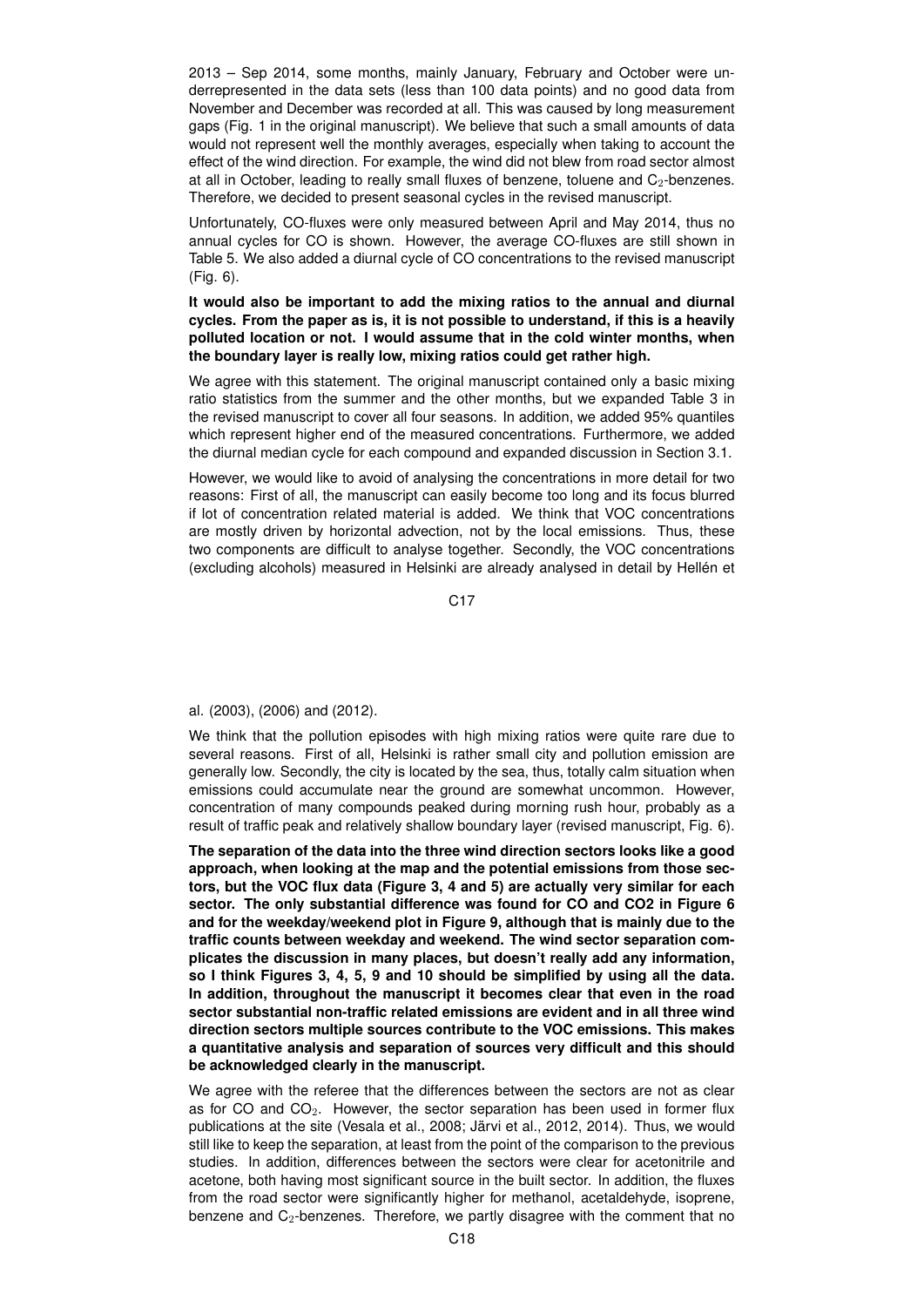differences between the sectors were found. However, we agree that diving the data to three sectors gives no additional information for Figs. 4, 5, 9 and 10. Thus, those figures were re-plotted without the separation in the revised manuscript (Figs. 4, 7, 8 and 12).

Based on a suggestion from Referee #1, we decided to do all calculations using a footprint analysis instead of the wind directions (see a response for Referee #1), thus minimizing the interaction between the sectors. As a result, the differences between the sectors are clearer in some cases.

We also think that the quantitative analysis of the sources is tricky and we clarified this in the text (Sections 3.2.1 and 3.3).

**For some VOCs an attempt for a quasi source apportionment was done in the paper. For example, on page 13 line 10-15, the monoterpene sources are summarized and biogenic contribution was assumed to be around 40%. This type of information is to me one of the most relevant results of this paper. Unfortunately this estimation of a source apportionment was only done for monoterpenes and OVOCs and it would be important to do this carefully for all the measured VOCs. If this is possible with the data, I would like to see something like a pie chart for each VOC or class of VOCs showing the traffic, biogenic and other anthropogenic contributions for summer and winter, which should then be presented as the main result of this paper.**

We agree that this kind of information would be very useful. We expanded the discussion about sources and made a Table (Table 6 in the revised manuscript) that shows different sources of OVOCs, terpenes and aromatic compounds in summer and winter. Estimating the contributions has its uncertainties and this was pointed out in the revised manuscript (Section 3.3).

**Specific comments: page 2 line 26: It would be really helpful to add the typical footprint to Figure 2. The discussion about the wind sector analysis would be**

C19

## **much easier to follow.**

We added the cumulative 80% footprint to the Figure 2. In addition, the picture was enlarged to cover the area of 2000  $\times$  2000 m instead of 1200  $\times$  1200 m. See also the response to Referee #1.

## **page 3 line 7: I assume this is 0.5s per mass per measurement cycle of about 6s each?**

The measurement cycle was slightly higher, around 7 s, because switching between the masses took some time, as well as the basic measurements ( $m/z$  21 and  $m/z$  37). We clarified this in the text.

## **page 3 line 8-9: Were there any other masses with significant signal or was most of the VOC signal captured by the masses used for the presented flux measurements. Please indicate other important masses.**

The additional masses were m/z 61, 71, 73, 75, 87, 99, 101, 113 and 117. Furthermore, some heavier masses than m/z 137 were measured but the data quality was really poor due to low sensitivity of the PTR-MS at higher masses. We think that the most important mass-to-charge ratios were already included to the flux measurement cycle.

**page 3 line 19-21: The PTR-MS instrument settings are described here, but the actual detection limits for the 0.5s measurements and the 20-30 min flux calculations are not given. Please add those, especially taking the issues with the instrument background measurements into account.**

The flux detection limits were added to the Table 4. See also the response for Referee #1. The detection limits of concentration measurement were added to the Table 2. We determined the detection limits from the zero air measurements of the calibrations, thus, the detection limits are shown only for the calibrated compounds. The determined values represent  $1.96\sigma$  detection limits for individual 0.5 s measurements.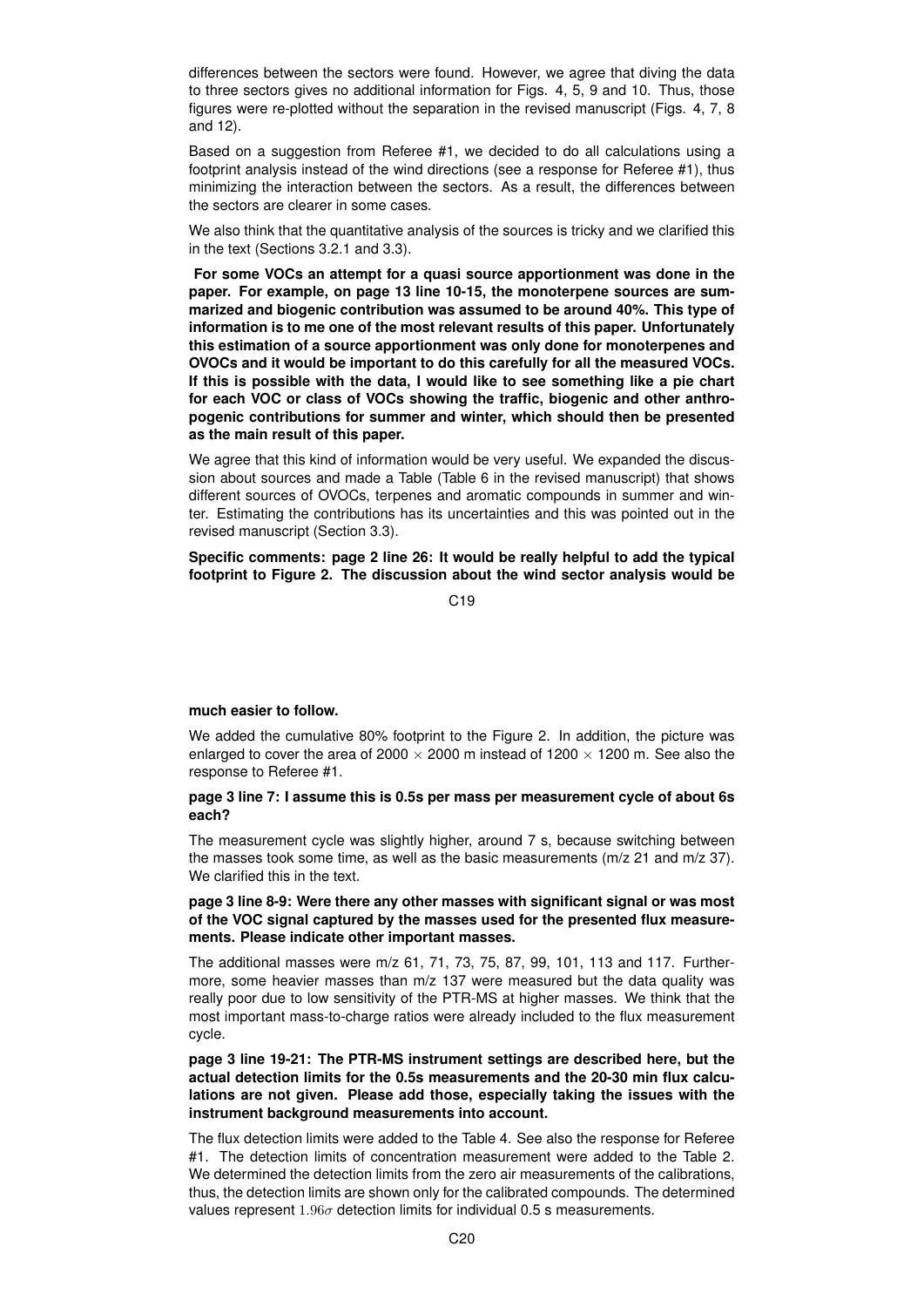## **page 3 line 24: What do you mean by "correct primary ion signal"? Is this mass discrimination corrected? Shouldn't the calibration be done at the same settings as the actual measurements and not with optimized SEM voltages?**

The calibrations were always done before a measurement period. Therefore, the SEM voltage was optimized (increased) before the calibration and the same value was used until the next calibration (and the measurement period). The sentence was reformulated.

## **page 3 line 25: Does the zero air generator change the humidity? Background measurements at a different humidity can produce significant artifacts.**

No, we used the ambient air also for the zero air measurements and humidity should not have changed. The artifacts were observed for toluene only but the reason for this remained unknown. We clarified this in the text.

## **page 3 line 31-32: How much does the uncertain zero air measurement add to the uncertainty, please be specific.**

This depends on the compound but the possible systematic errors were estimated to be small. The procedure affects individual hourly values but this kind of data is not presented in the manuscript. We included to the text a note that the effect was estimated to be negligible.

## **page 4 line 9: Also for CO and CO2 measurements it would be good to add the precision and uncertainties.**

The random error and detection limit of CO were 0.23  $\mu$ g m $^{-2}$ s $^{-1}$  and 0.16  $\mu$ g m $^{-2}$ s $^{-1},$ respectively. The corresponding numbers for CO<sub>2</sub> were 0.05  $\mu$ g m<sup>-2</sup>s<sup>-1</sup> and 0.03  $\mu$ g  $m^{-2}s^{-1}$ , respectively. We added the missing information to the manuscript.

# **page 4 line 16 and page 5 line 11: Why did you use different averaging times for CO and CO2 with 30 min compared to the VOCs with 45 min?**

## C21

For VOCs, we used 45 min averaging period to include more data for the flux calculations. This is crucial issue from the point of finding correct lag times. CO and  $CO<sub>2</sub>$  were measured properly with 10 Hz frequency, thus, there was no need for using longer 45 min intervals. Based on previous studied at the site the optimal flux calculation time for  $CO<sub>2</sub>$  has been found to be 30-minutes.

## **page 5 line 13: Was there a reason not to use something like a time server synchronization program?**

We were not able to setup such a synchronization. Therefore we needed to do the time synchronization afterwards.

# **page 5 line 14: Was m37 the highest flux, higher than methanol? Is that why m37 was used for the time lag calculation?**

Yes, the first water cluster showed generally highest – or better to say most clear – cross covariance function peaks. However, the actual lag-times were calculated individually for each compound. The lag times of the water cluster were only used to handle the shift between the computer clocks (the anemometer and the PTR-MS).

## **page 6 line 31: Are those data coverages for flux measurements or do those include the mixing ratio measurements?**

The data coverages are for flux measurements; mixing ratios have slightly higher coverages. We clarified this in the text.

# **page 7 lines 8-14: There have been a few recent papers about oil and gas emissions using PTR-MS showing that m69 can also have a significant influence from cycloalkanes.**

We thank the referee for this statement. For example, part of the cyclohexane fragments to m/z 69. According to Hellén et al. (2006), the cyclohexane concentrations are around 0.10 ppbv in Helsinki during winter, thus, affecting partly also observed m/z 69 signal. We added this additional information to the text, Tables and Figures.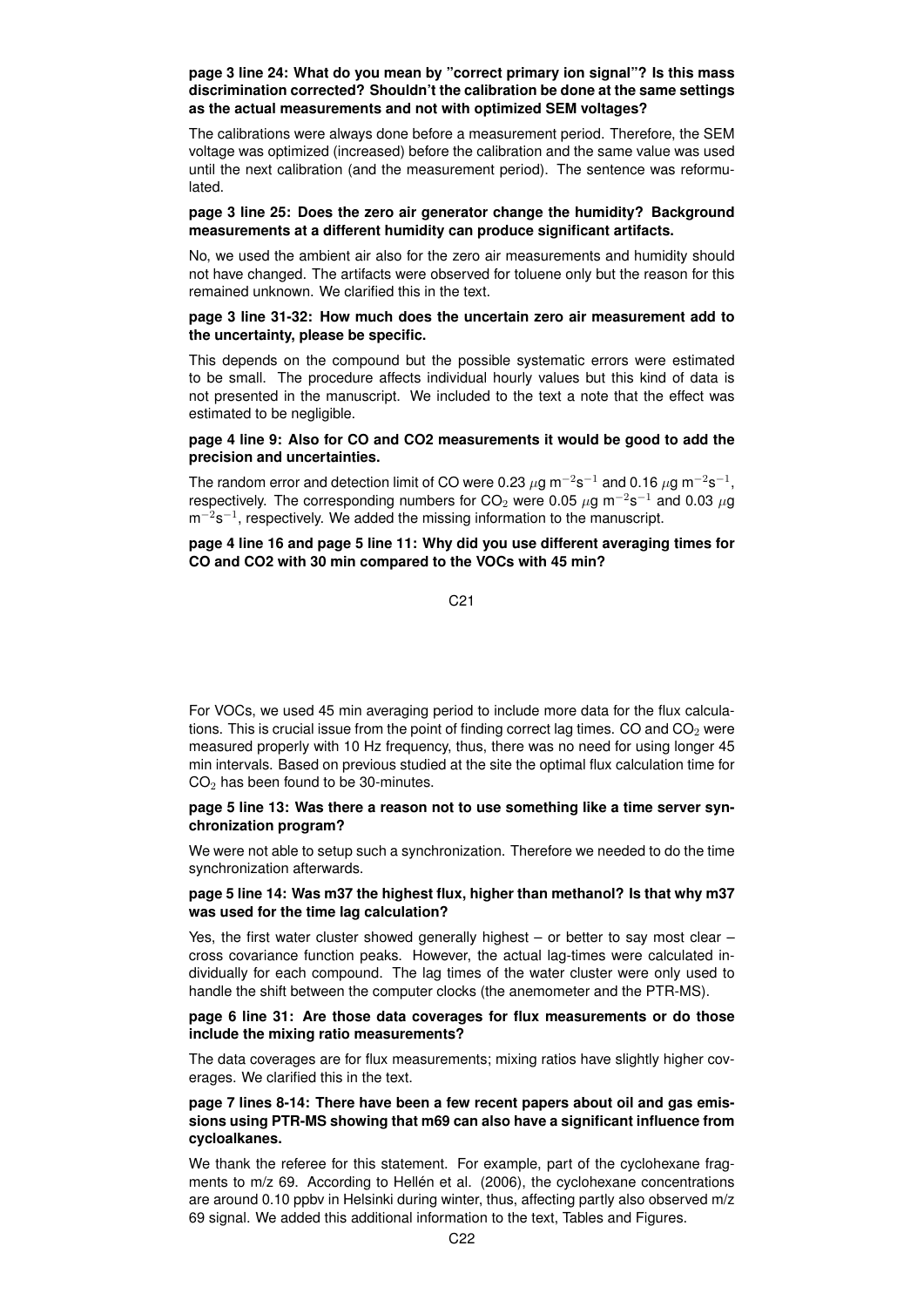#### **page 7 line 19: Are those anthropogenic monoterpene likely from the sector "solvents and other products" or more traffic related?**

We do not know. Hellén et al. (2012) speculated that monoterpenes could originate also from traffic but the possible processes are unknown. We think that traffic could be the most obvious solution as no industrial areas etc. are located nearby the station but this is hard to say. Part of the monoterpene emissions could originate at least from glass cleaner liquids. We expanded the discussion about anthropogenic sources of monoterpenes (3.2.3).

# **page 7 line 33: Mention here that acetonitrile is often used as a tracer for biomass burning.**

We expanded the sentence to cover this information.

**page 8 line 6: Often biogenic inventories do not represent urban environments well, please explain where you get the E0,synth values for the measurement location from and what your confidence in this value is.**

We agree with this statement. Generally, the emission potential values are not necessary very useful in urban environment without having additional information about vegetation cover. Our purpose was only to show that the G93 algorithm works well for m/z 69 fluxes, thus, biogenic isoprene emissions have probably a major contribution to the measured flux at m/z 69 during summer. In addition, we wanted to show that (normalized) isoprene emissions are quite uniform in all wind directions.

After having comments related to this topic from Referee #1 as well, we decided to delete most of the isoprene analysis because the more detailed research would be impossible. However, the basic analysis was left into the manuscript, but we pointed out that the values are not representative for further use (e.g. for models).

**page 8 line 13: In Figure 3 it can be seen that acetonitrile and acetone seem to be emitted from the built sector. Could those be the result of solvent use at the**

C<sub>23</sub>

## **University buildings?**

Acetone is most probably coming from University buildings, especially from Chemistry Department. This is shortly discussed in page 13, lines 16–19 (original manuscript). Acetonitrile could also originate from similar sources and we added this speculation into the text (Section 3.2.3).

**page 8 line 26: The annual trend in the concentration of the aromatics will also strongly depend on the boundary layer height. Atmospheric background mixing ratios of benzene are much higher in winter in the northern hemisphere with over 100ppt, but local enhancements in an urban area are probably more driven by the boundary layer height than lifetimes. Again it would be very helpful to look at annual and diurnal cycles of mixing ratios in detail as well.**

This is true and local sources affect on diurnal trends of concentrations. Boundary layer heights do also have an effect and we discuss more about the topic in the revised manuscript (Section 3.1). We added also more discussion about annual and diurnal trends.

**page 9 line 19-23: I think it is problematic to compare CO/CO2 ratios with other studies without taking the strong decreasing trend of CO into account. Over the past decade(s) CO and VOCs have decreased by several percent every year. The discussion should take this trend into account. Also, there are other sources of CO in a city compared to cars driving in a tunnel, e.g cold starts, (as mentioned in the text), domestic burning and other residential and commercial combustion sources. I would therefore delete the comparison with the tunnel study and look at other papers that show CO/CO2 enhancement ratios.**

As suggested, we deleted the tunnel study section. Besides, a study from Harrison et al. (2012) was compared with our results. We also mention that CO emissions from traffic have had a decreasing temporal trend which may explain partly the differences between our study and Famulari et al. (2010). See also the response for Referee #1.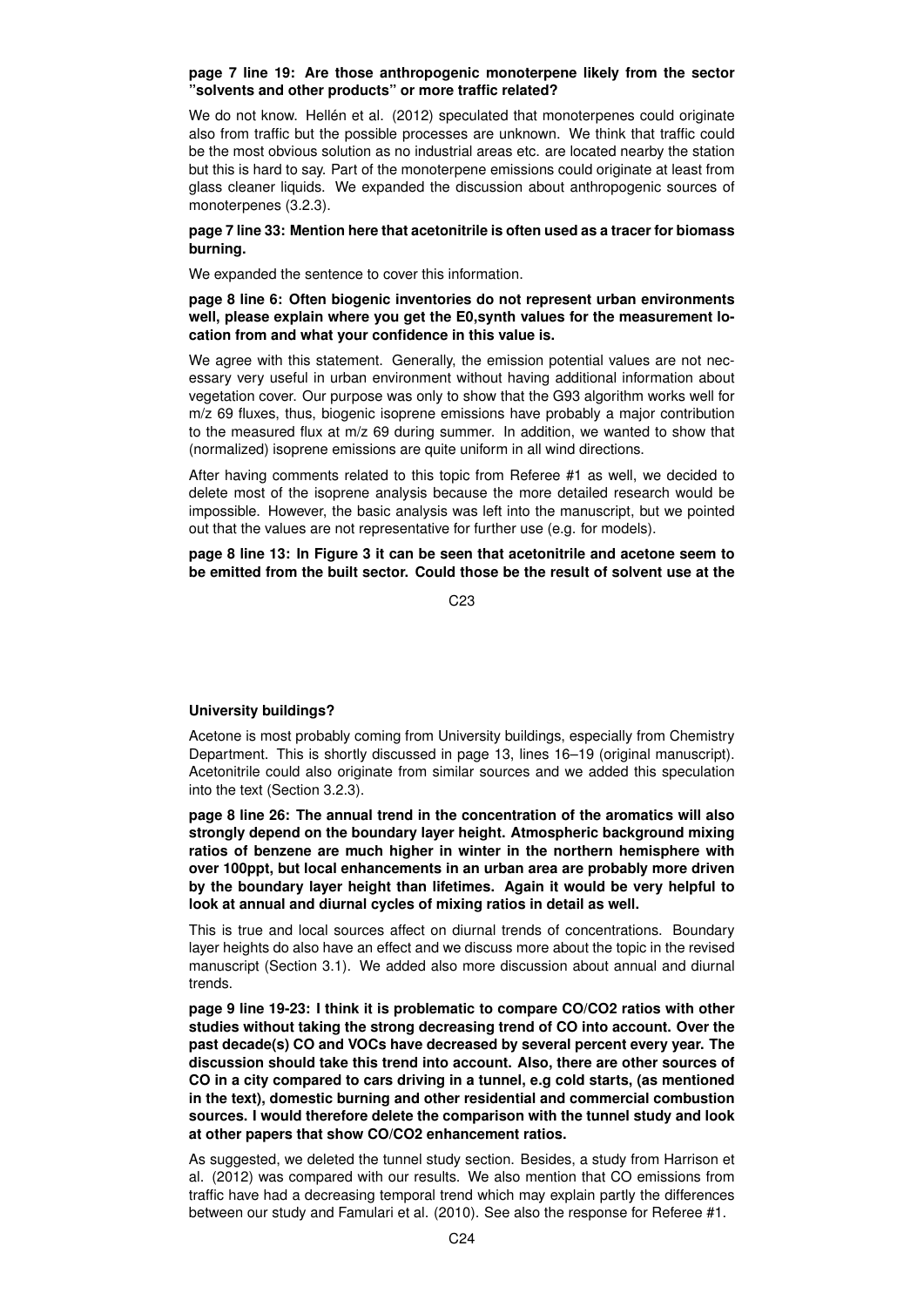**page 9 lines 24-31: I agree that cold starts are likely an important source of CO and VOCs in the built sector, but I am wondering if the high CO and aromatics emissions in the afternoon could also be explained by domestic burning. Acetonitrile is generally used as a tracer for biomass burning, but it is not a good tracer for domestic burning, because N emissions are generally smaller from wood than foliage burning (e.g. Yokelson et al ACP 2014). So the lack of acetonitrile fluxes by itself is not a reason to discard domestic burning as a major source of CO and VOCs in winter. The domestic burning should have a strong annual cycle. I am not sure, if without the annual cycle measurement of CO, there is enough evidence to look for this source here.**

This might be a good explanation and was added to the text (Section 3.2). Unfortunately, CO-fluxes were measured during two months only, thus, studying annual cycles was not possible. Domestic burning near the site is probably more related to warming Saunas and using fireplaces. Most of the houses in Helsinki and within the flux source area are warmed by district heating, thus, these emissions from residences do not necessarily have the annual cycle.

## **page 10 line 9: Why did you choose Sep-May and not Dec-Feb? Shouldn't that give you a better contrast?**

The original plan was to divide the data to two classes due to a better statistics. However, as both Referees suggested, we divided the data into four classes according to the seasons to have better contrast between colder and warmer periods. The text and some results (e.g. related to biogenic contribution) were modified accordingly. See also the response for Referee #1.

**page 10 line 15: I don't know about the fuels in Finland, but methanol, acetaldehyde and acetone are usually not ingredients of gasoline. In many places, especially the USA and Brazil, gasoline contains a lot of ethanol, but usually no other oxygenated VOCs.**

C25

In Finland, a popular 95E10 contains ethanol  $\left( < 10\% \right)$  and methanol  $\left( < 3\% \right)$ . Of course, this does not mean necessarily traffic related methanol emissions but they might be possible. According to Caplain et al. (2006), acetone and acetaldehyde have also tail pipe emissions.

We added more discussion about the topic to the revised manuscript (Section 3.2.1).

**page 10 lines 25-28: It is probably correct that in the road sector most aromatics are from traffic, but in general toluene and to a lesser extend C2-aromatics have large non traffic related sources such as solvents, paints and paint thinners. This should be mentioned here.**

We agree with this statement and added discussion about additional sources to the text. We believe that those additional sources should have only a relatively minor effect on fluxes in the road sector but of course they might be more important in the built sector. See also the comment from Editor and our response.

**page 11 line 9: The total traffic related flux of aromatics is calculated here and with this the fraction of the traffic to total aromatics flux can be estimated. As I mentioned earlier, this would be a very important result. Is the error of 1.2+/-0.2 g/m2/yr correct? Looking at the error estimate in the equation two lines above, this seems low?**

The error analysis was based on the uncertainty estimates of the slope  $(29 \pm 5...)$ between the fluxes and the traffic rates, i.e. we assumed that the intercept described non-traffic sources and its uncertainty estimate was excluded from the calculations. The error estimate is correct but on the other hand, it excludes possible systematic errors, such as calibration or possible errors of the traffic counts. We clarified this in the text.

**page 11 line 15: This is the only time Figure 9 is mentioned in this section of the text and is only briefly mentioned later on. Either this figure needs to be**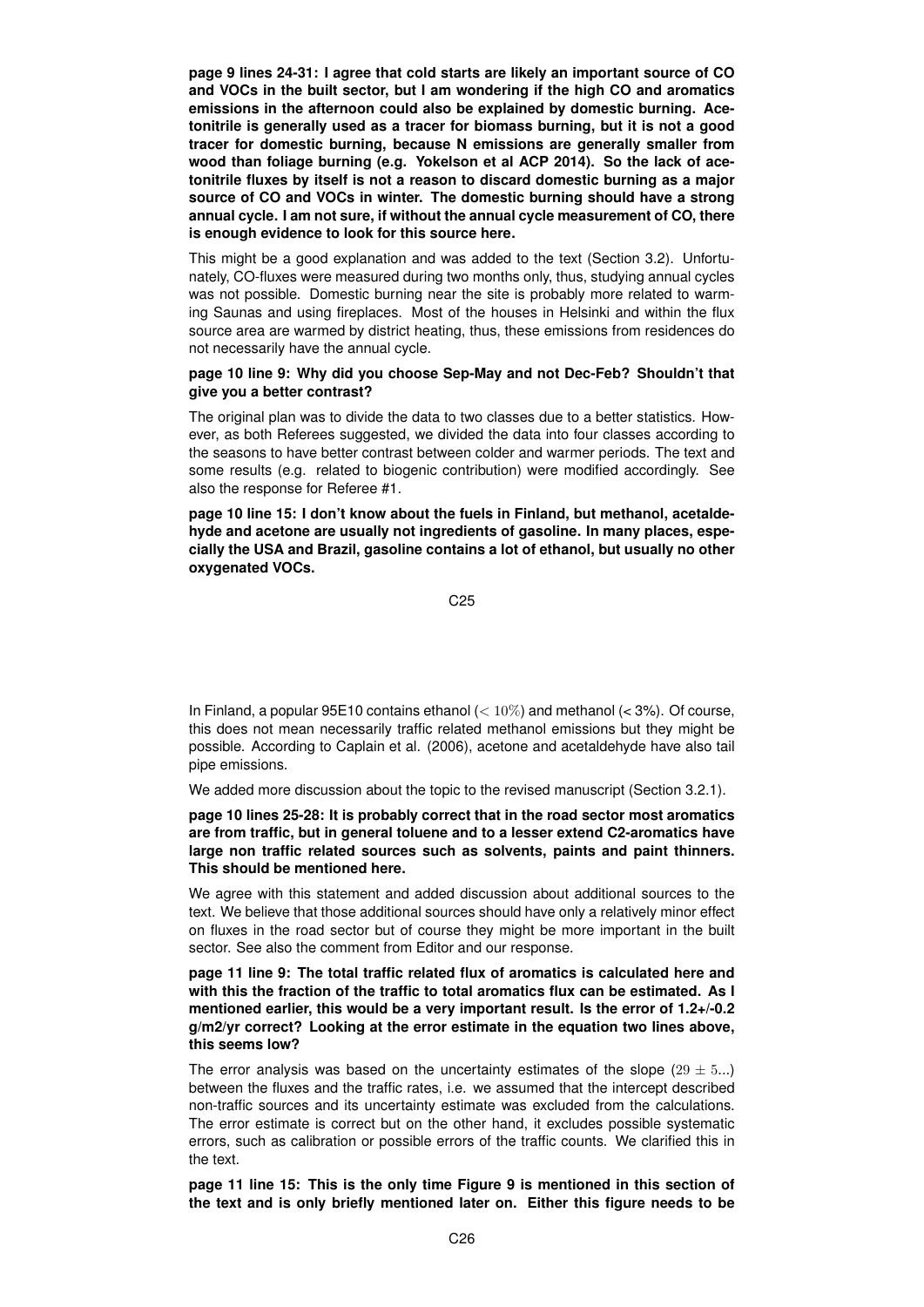#### **explained better or deleted.**

We agree. We simplified the figure and added more discussion about it into the text (Section 3.1).

# **page 11 lines 20-28: It is clear that even in the road sector other sources besides traffic are strongly contributing to the VOC emissions, which can be seen in all the low correlation coefficients given in this paragraph. This would be a good place to mention the difficulty in the source apportionment again.**

This is true and we expanded the discussion about the difficulties in the revised manuscript (Section 3.2.1). However, low correlations do not necessarily mean that also other sources than traffic have major contribution on  $-$  for example  $-$  aromatic fluxes. Flux measurements were just quite noisy for many compounds, decreasing also correlations.

## **page 11 lines 29-34: Here I am wondering again, if cycloalkanes are contributing to the signal on mass 69.**

This is totally possible, at least cyclohexane might contribute to the measured concentrations at m/z 69. We are not sure whether cycloalkanes contribute also to the measured flux at m/z 69 or not. Nevertheless, we mention cycloalkanes in the text and Table 2 in the revised manuscript.

**page 12 line 21: The isoprene emissions, at least for the road and vegetation sectors, are of the same magnitude, but the CO2 emissions look very different. There is a very clear signature of CO2 uptake in the vegetation sector, and therefore one would expect to have similar CO2 uptake in the road sector and as a result the anthropogenic CO2 flux is underestimated. Is this effect taken into account in this manuscript? Can this be used to estimate the flux and be compared to the Jaervi et al 2012 paper?**

Carbon dioxide emissions from the vegetation sector are relatively low, thus, the net

$$
\mathsf{C27}
$$

carbon uptake becomes visible during summer. In the road sector, this kind of behaviour cannot be seen as the  $CO<sub>2</sub>$  emissions from traffic dominate the net exchange during all seasons.

Järvi et al. (2012) took the possible  $CO<sub>2</sub>$  uptake to account by using  $CO<sub>2</sub>$  flux data from snow covering season only. However, in this study – for example in Fig. 6 – the  $CO<sub>2</sub>$  uptake was not taking to account as it would be very tricky. However, the possible uptake by the vegetation is mentioned in the revised manuscript.

**page 13 lines 14-15 and page 13 lines 26-27: It is not clear to me, how these contributions are actually calculated, the biogenic monoterpene contribution and the non-traffic related contributions of anthropogenic VOCs. As I mentioned earlier, this is one of the more important results and it should be explained in detail how these contributions or "source attribution" is calculated.**

In the original manuscript, the average fluxes from September–May were compared with the average fluxes from June–August. However, as we present seasonal cycles instead of two periods only in the revised manuscript, that comparison would not make sense anymore. Therefore, we decided to determine the biogenic contribution by comparing the fluxes in the range of  $T < 10^{\circ}$ C with the average fluxes from summer. We could have also compared the average winter fluxes with the average summer fluxes. However, the statistics was better with the temperature criteria.

The new procedure increased the biogenic contribution (for methanol:  $25\% \rightarrow 40\%$ ) but the estimate should be now more accurate and also more clear for the reader. See also the responses for Referee #1.

**page 14 lines 1-8: I agree that acetonitrile from the built sector is likely from solvent use in the chemistry buildings, but again domestic burning cannot be well characterized using acetonitrile due to the low emission rate from domestic burning.**